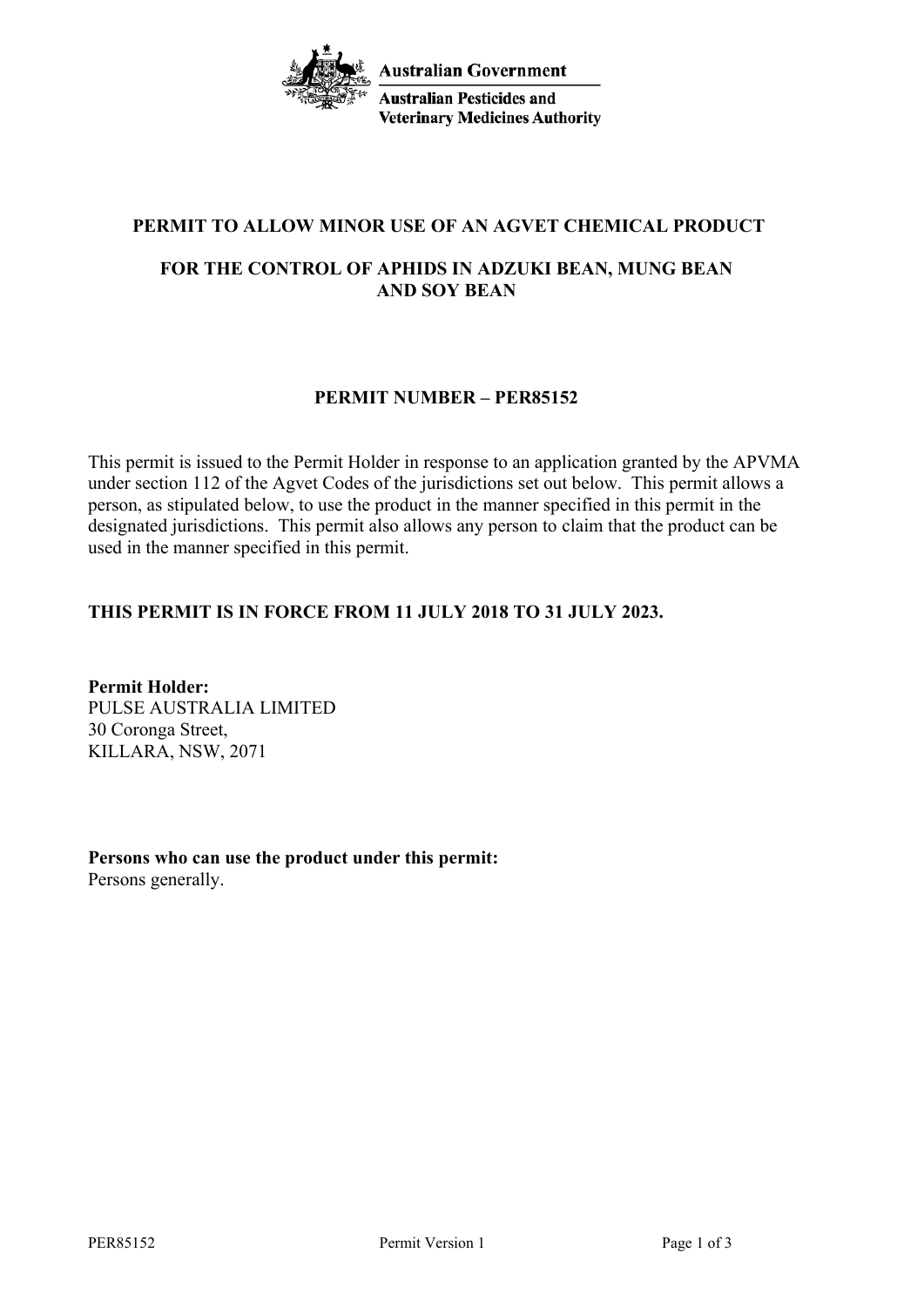### **CONDITIONS OF USE**

## **Products to be used:** APHIDEX WG APHICIDE (61595) PLUS OTHER REGISTERED PRODUCTS Containing: 500 g/kg PIRIMICARB as their only active constituent

## APHIDEX 800 INSECTICIDE (83468) PLUS OTHER REGISTERED PRODUCTS Containing: 800 g/kg PIRIMICARB as their only active constituent

#### **Directions for Use:**

| Crop        | Pest               | Rate              |
|-------------|--------------------|-------------------|
| Adzuki bean | Cowpea aphid       | 500 g/kg products |
| Mung bean   | (Aphis craccivora) | 300g/ha           |
| Soybean     |                    |                   |
|             | Soya bean aphid    | 800 g/kg products |
|             | (Aphis glycines)   | 200g/ha           |
|             |                    |                   |

### **Critical Use Comments:**

- DO NOT apply pirimicarb more than two (2) times per season with a minimum retreatment interval of 10 days.
- DO NOT apply consecutive pirimicarb sprays. If re-treatment is required rotate to a different insecticide group (ie: a non carbamate)
- If low relative humidity conditions prevail add 1% or 10% Summer Spray Oil (DC-Tron or Caltex) to the spray solution for ground and aerial application respectively.

### **Spray Volume**

Use a minimal spray volume of 100L/ha for ground applications and 30-50L/ha for aerial applications. Use a medium spray quality according to the ASAE S572 definition of nozzles For best coverage with aerial application, apply when a slight crosswind with a minimum speed of 3 km/hr is present.

## **Crop Monitoring & Application Timing**

#### **Soybeans**;

- Monitor aphids during the vegetative stage, but unless crops are stressed and aphid populations are very high, delay spraying to give beneficial insects time to multiply and effect control.
- Spray if there are more than 250 aphids per plant during R1 R4 (flowering to pod elongation). As a guideline, if soybean aphids are visable on the plants main stem, there is likely to be greater than 400 aphids per plant present.
- Spray during R5 (early podfill) only if populations are increasing.
- DO NOT spray crops beyond R6 (mid-late podfill) growth stage.

#### **Mungbeans & Adzuki beans;**

- Crops are at greatest risk from flowering onwards.
- Spray if greater than 10% of plants are infested.

#### **Withholding period:**

Harvest: DO NOT harvest for 21 DAYS after application. Grazing: DO NOT graze or cut for stock food for 21 DAYS after application.